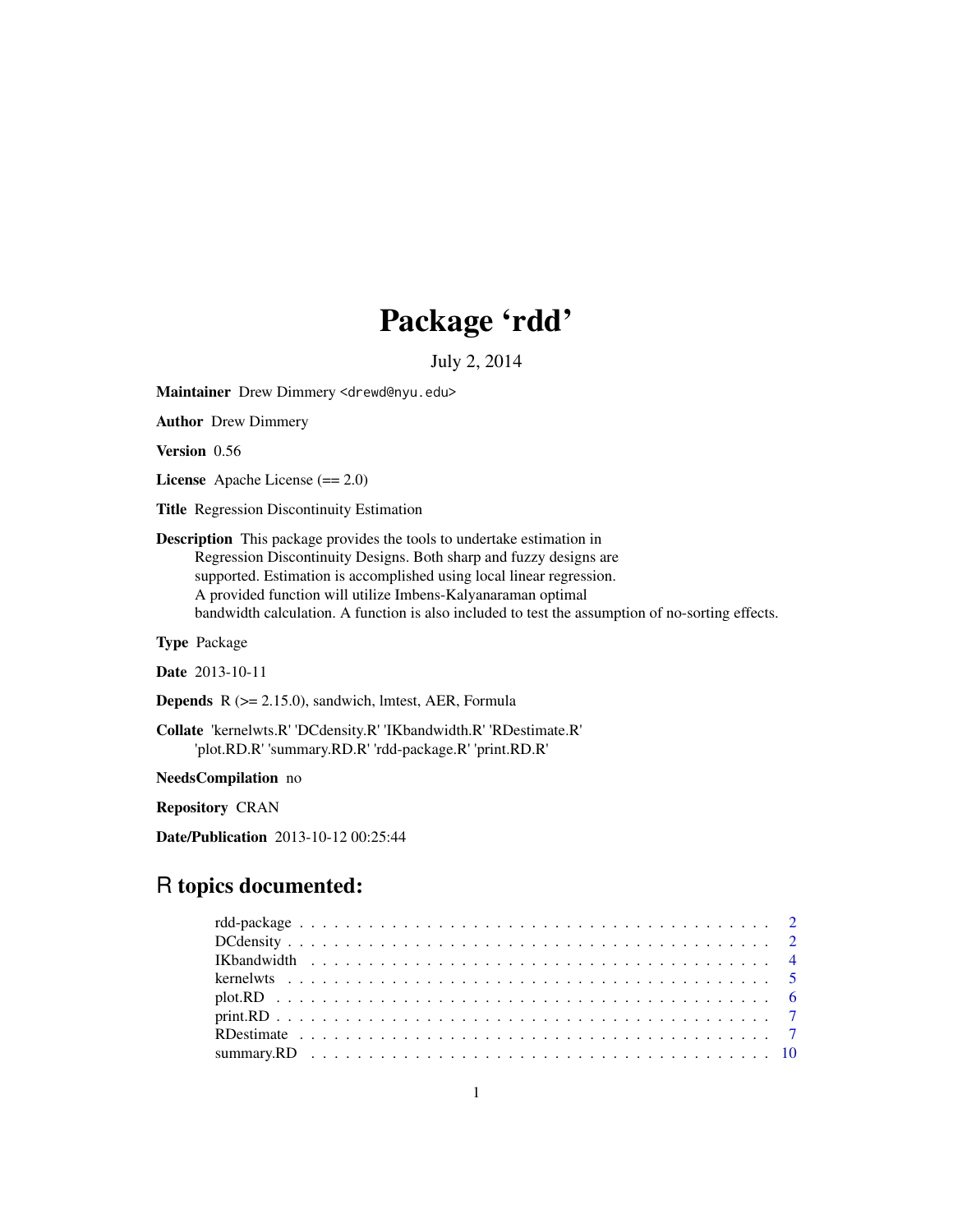#### <span id="page-1-0"></span>**Index** [11](#page-10-0)

# Description

Regression discontinuity estimation package

#### Details

rdd supports both sharp and fuzzy RDD utilizing the AER package for 2SLS regression under the fuzzy design. Local linear regressions are performed to either side of the cutpoint using the Imbens-Kalyanamaran optimal bandwidth calculation, [IKbandwidth](#page-3-1).

#### Author(s)

Drew Dimmery <drewd@nyu.edu>

# See Also

[RDestimate](#page-6-1), [DCdensity](#page-1-1), [IKbandwidth](#page-3-1), [summary.RD](#page-9-1)[plot.RD](#page-5-1), [kernelwts](#page-4-1)

<span id="page-1-1"></span>DCdensity *McCrary Sorting Test*

#### Description

DCdensity implements the McCrary (2008) sorting test.

#### Usage

DCdensity(runvar, cutpoint, bin = NULL, bw = NULL, verbose = FALSE, plot = TRUE, ext.out = FALSE)

#### Arguments

| runvar   | numerical vector of the running variable                                                                |
|----------|---------------------------------------------------------------------------------------------------------|
| cutpoint | the cutpoint (defaults to $0$ )                                                                         |
| bin      | the binwidth (defaults to $2*sd(runvar)*length(runvar)^(-.5)$ )                                         |
| bw       | the bandwidth to use (by default uses bandwidth selection calculation from Mc-<br>Crary $(2008)$        |
| verbose  | logical flag specifying whether to print diagnostic information to the terminal.<br>(defaults to FALSE) |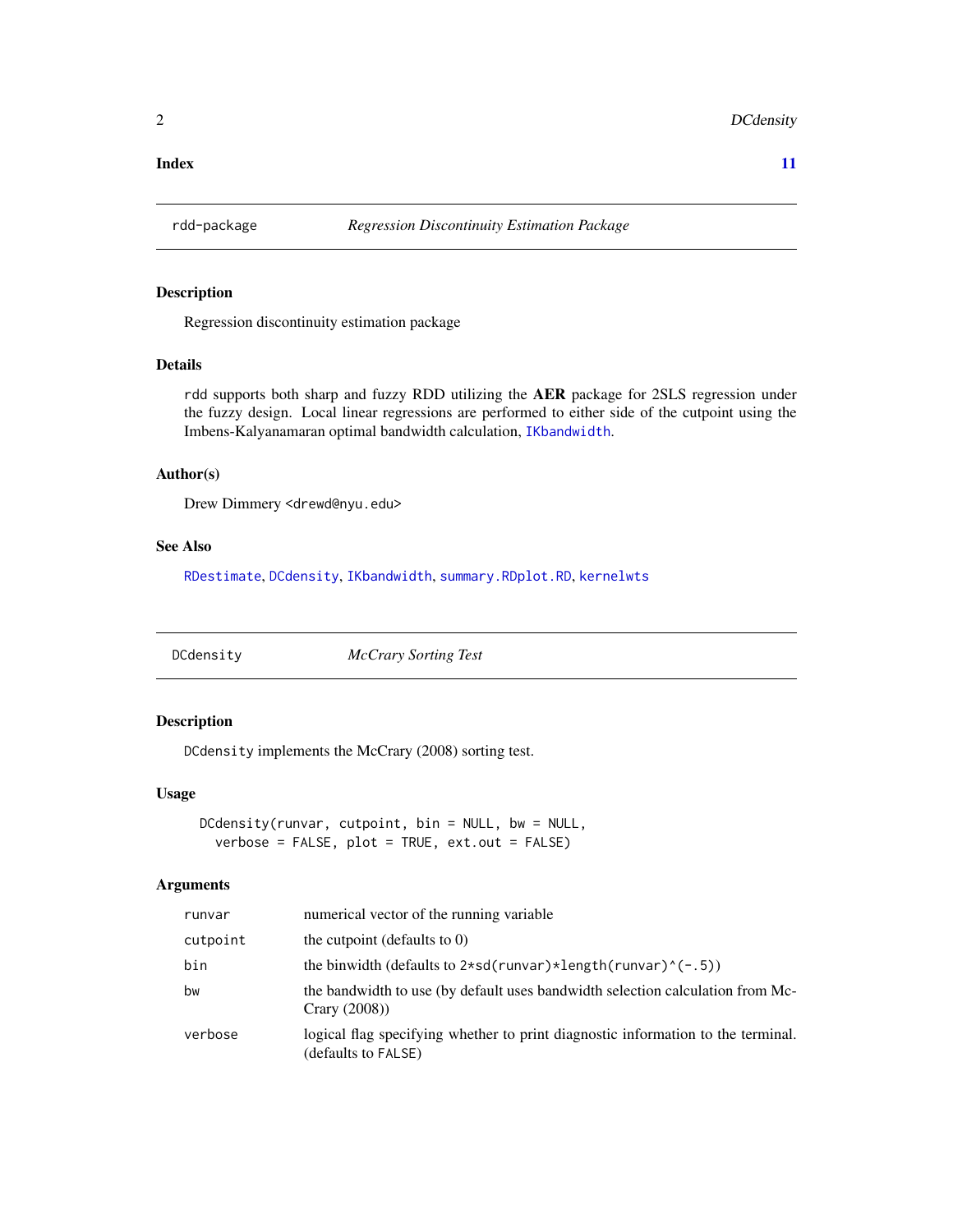# DCdensity 3

| plot    | logical flag indicating whether to plot the histogram and density estimations (de-<br>faults to TRUE). The user may wrap this function in additional graphical options<br>to modify the plot.                                 |
|---------|-------------------------------------------------------------------------------------------------------------------------------------------------------------------------------------------------------------------------------|
| ext.out | logical flag indicating whether to return extended output. When FALSE (the de-<br>fault) DCdensity will return only the p-value of the test. When TRUE, DCdensity<br>will return the additional information documented below. |

# Value

If ext.out is FALSE, only the p value will be returned. Additional output is enabled when ext.out is TRUE. In this case, a list will be returned with the following elements:

| theta    | the estimated log difference in heights at the cutpoint                                                                                               |
|----------|-------------------------------------------------------------------------------------------------------------------------------------------------------|
| se       | the standard error of the ta                                                                                                                          |
| z        | the z statistic of the test                                                                                                                           |
| p        | the p-value of the test. A p-value below the significance threshhold indicates<br>that the user can reject the null hypothesis of no sorting.         |
| binsize  | the calculated size of bins for the test                                                                                                              |
| bw       | the calculated bandwidth for the test                                                                                                                 |
| cutpoint | the cutpoint used                                                                                                                                     |
| data     | a data frame for the binning of the histogram. Columns are cell mp (the mid-<br>points of each cell) and cellval (the normalized height of each cell) |

# Author(s)

Drew Dimmery << drewd@nyu.edu>>

# References

McCrary, Justin. (2008) "Manipulation of the running variable in the regression discontinuity design: A density test," *Journal of Econometrics*. 142(2): 698-714. [http://dx.doi.org/10.1016/](http://dx.doi.org/10.1016/j.jeconom.2007.05.005) [j.jeconom.2007.05.005](http://dx.doi.org/10.1016/j.jeconom.2007.05.005)

# Examples

```
#No discontinuity
x<-runif(1000,-1,1)
DCdensity(x,0)
```

```
#Discontinuity
x<-runif(1000,-1,1)
x<-x+2*(runif(1000,-1,1)>0&x<0)
DCdensity(x,0)
```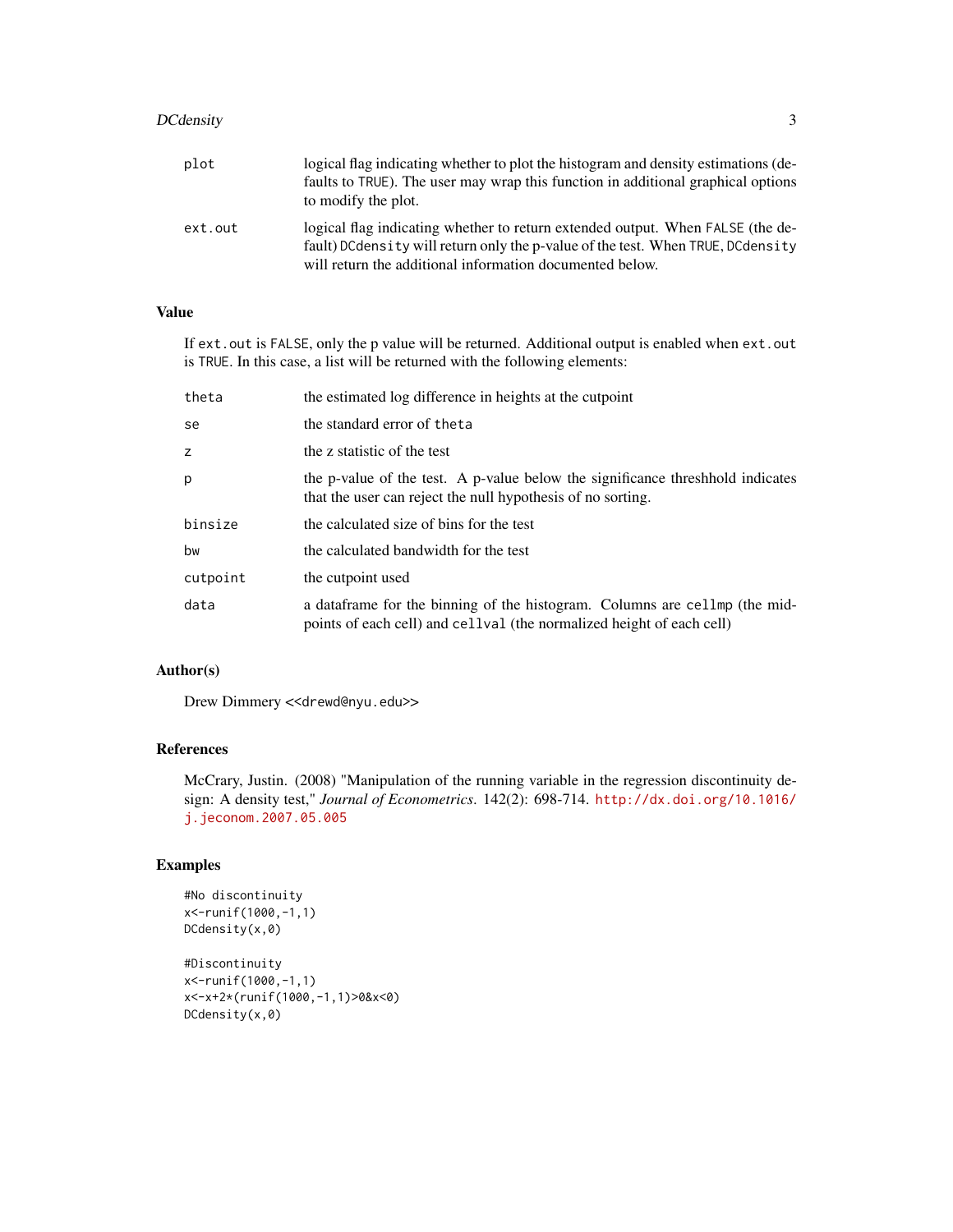<span id="page-3-1"></span><span id="page-3-0"></span>

IKbandwidth calculates the Imbens-Kalyanaraman optimal bandwidth for local linear regression in Regression discontinuity designs.

#### Usage

```
IKbandwidth(X, Y, cutpoint = NULL, verbose = FALSE,kernel = "triangular")
```
# Arguments

| X        | a numerical vector which is the running variable                                                                                                                                             |
|----------|----------------------------------------------------------------------------------------------------------------------------------------------------------------------------------------------|
| Y        | a numerical vector which is the outcome variable                                                                                                                                             |
| cutpoint | the cutpoint                                                                                                                                                                                 |
| verbose  | logical flag indicating whether to print more information to the terminal. Default<br>is FALSE.                                                                                              |
| kernel   | string indicating which kernel to use. Options are "triangular" (default and<br>recommended), "rectangular", "epanechnikov", "quartic", "triweight",<br>"tricube", "gaussian", and "cosine". |

# Value

The optimal bandwidth

# Author(s)

Drew Dimmery << drewd@nyu.edu>>

# References

Imbens, Guido and Karthik Kalyanaraman. (2009) "Optimal Bandwidth Choice for the regression discontinuity estimator," *NBER Working Paper Series*. 14726. [http://www.nber.org/papers/](http://www.nber.org/papers/w14726) [w14726](http://www.nber.org/papers/w14726)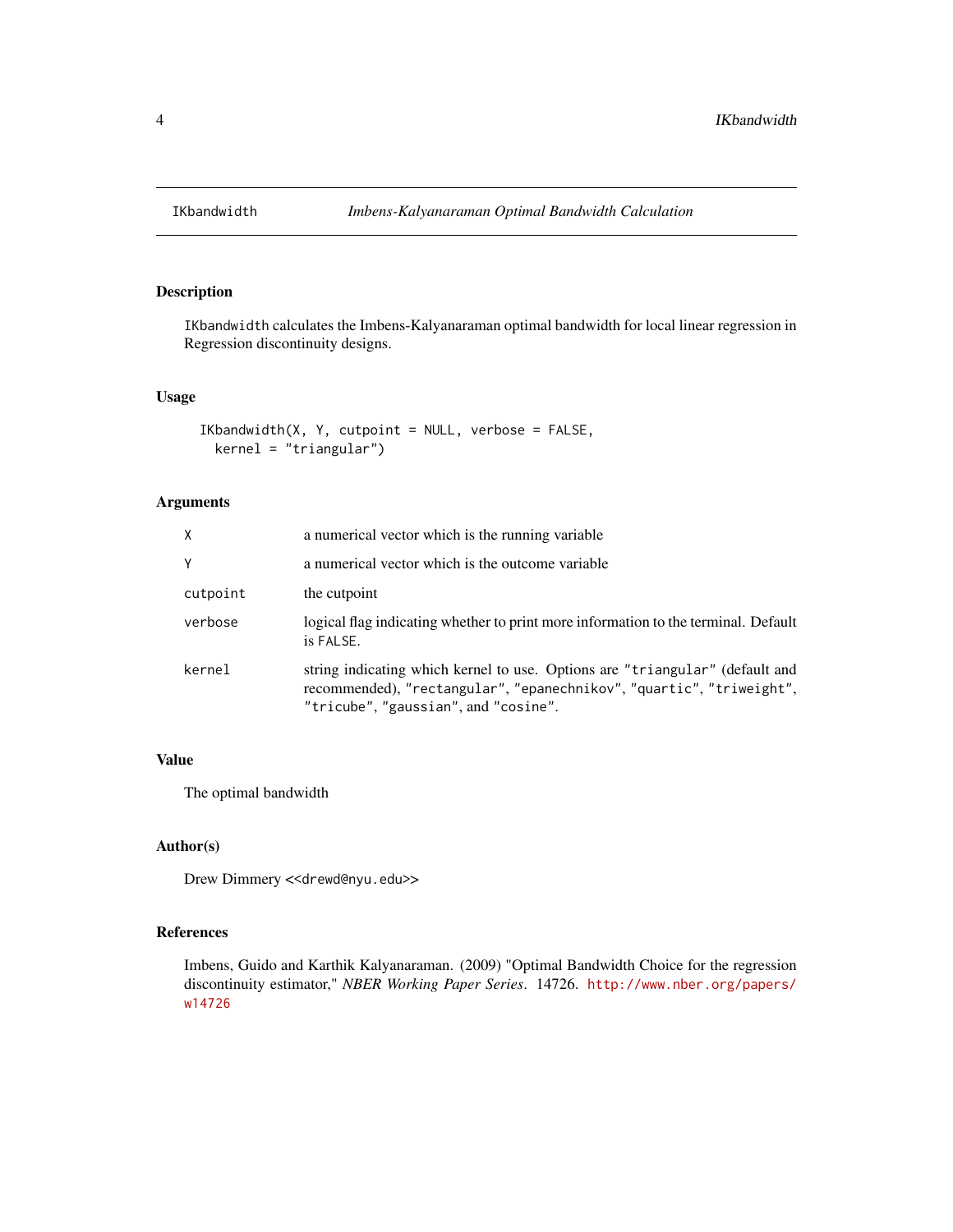<span id="page-4-1"></span><span id="page-4-0"></span>

This function will calculate the appropriate kernel weights for a vector. This is useful when, for instance, one wishes to perform local regression.

#### Usage

```
kernelwts(X, center, bw, kernel = "triangular")
```
# Arguments

| X      | input x values. This variable represents the axis along which kernel weighting<br>should be performed.                                                         |
|--------|----------------------------------------------------------------------------------------------------------------------------------------------------------------|
| center | the point from which distances should be calculated.                                                                                                           |
| bw     | the bandwidth.                                                                                                                                                 |
| kernel | a string indicating the kernel to use. Options are "triangular" (the default),<br>"epanechnikov", "quartic", "triweight", "tricube", "gaussian", and "cosine". |

# Value

A vector of weights with length equal to that of the X input (one weight per element of X).

#### Author(s)

Drew Dimmery << drewd@nyu.edu>>

#### Examples

```
require(graphics)
```

```
X<-seq(-1,1,.01)
triang.wts<-kernelwts(X,0,1,kernel="triangular")
plot(X,triang.wts,type="l")
```

```
cos.wts<-kernelwts(X,0,1,kernel="cosine")
plot(X,cos.wts,type="l")
```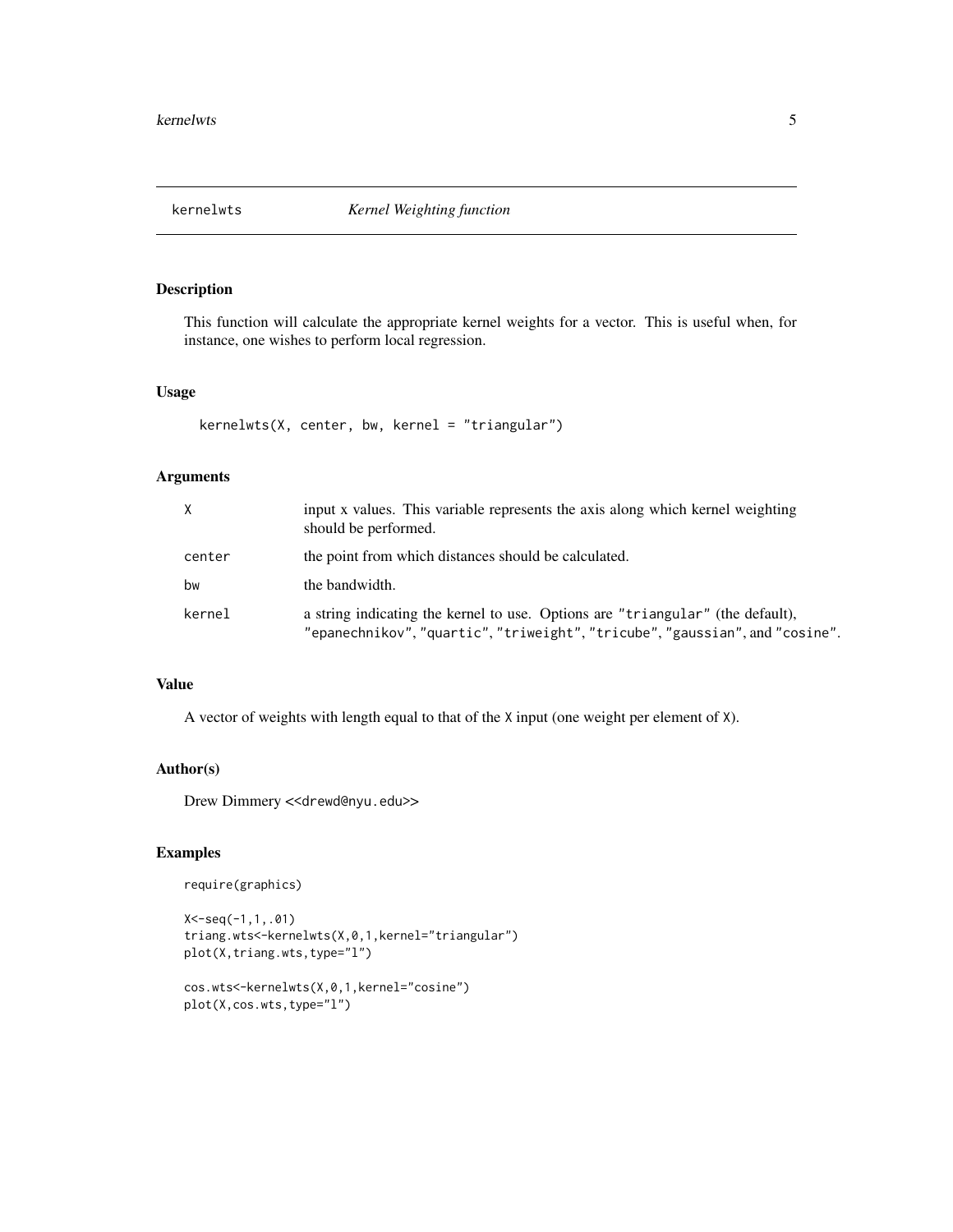<span id="page-5-1"></span><span id="page-5-0"></span>

Plot the relationship between the running variable and the outcome

#### Usage

```
## S3 method for class 'RD'
plot(x, gran = 400, bins = 100, which = 1,range, ...)
```
# Arguments

| x        | rd object, typically the result of RDestimate                                                                                                                                                                                                                                                                                                                                                 |
|----------|-----------------------------------------------------------------------------------------------------------------------------------------------------------------------------------------------------------------------------------------------------------------------------------------------------------------------------------------------------------------------------------------------|
| gran     | the granularity of the plot. This specifies the number of points to either side of<br>the cutpoint for which the estimate is calculated.                                                                                                                                                                                                                                                      |
| bins     | if the dependent variable is binary, include the number of bins within which to<br>average                                                                                                                                                                                                                                                                                                    |
| which    | identifies which of the available plots to display. For a sharp design, the only<br>possibility is 1, the plot of the running variable against the outcome variable.<br>For a fuzzy design, an additional plot, 2, may also be displayed, showing the<br>relationship between the running variable and the treatment variable. Both plots<br>may be displayed with which=c(1,2).              |
| range    | the range of values of the running variable for which to plot. This should be a<br>vector of length two of the format c(min, max). To plot from the minimum to<br>the maximum value, simply enter $c("min", "max")$ . The default is a window 20<br>times wider than the first listed bandwidth from the rd object, truncated by the<br>min/max values of the running variable from the data. |
| $\cdots$ | unused                                                                                                                                                                                                                                                                                                                                                                                        |

# Details

It is important to note that this function will only plot the discontinuity using the bandwidth which is first in the vector of bandwidths passed to RDestimate

#### Author(s)

Drew Dimmery << drewd@nyu.edu>>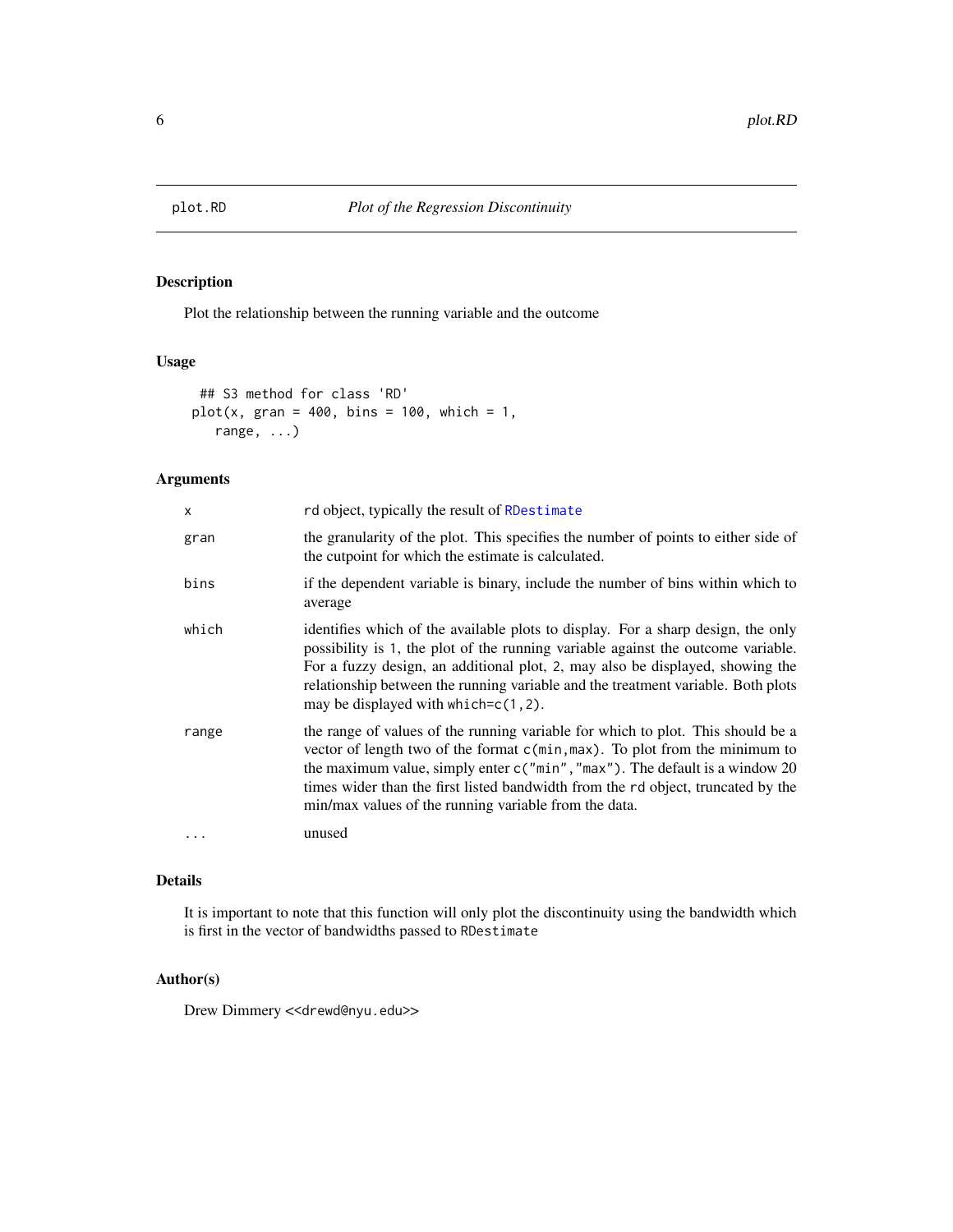<span id="page-6-0"></span>

Print a very basic summary of the regression discontinuity

#### Usage

```
## S3 method for class 'RD'
print(x,
   digits = max(3, getOption("digits") - 3), ...
```
# Arguments

| X      | rd object, typically the result of RDestimate |
|--------|-----------------------------------------------|
| digits | number of digits to print                     |
| .      | unused                                        |

#### Author(s)

Drew Dimmery << drewd@nyu.edu>>

<span id="page-6-1"></span>RDestimate *Regression Discontinuity Estimation*

#### Description

RDestimate supports both sharp and fuzzy RDD utilizing the AER package for 2SLS regression under the fuzzy design. Local linear regressions are performed to either side of the cutpoint using the Imbens-Kalyanaraman optimal bandwidth calculation, [IKbandwidth](#page-3-1).

#### Usage

```
RDestimate(formula, data, subset = NULL, cutpoint = NULL,
 bw = NULL, kernel = "triangular", se.type = "HC1",
  cluster = NULL, verbose = FALSE, model = FALSE,
  frame = FALSE)
```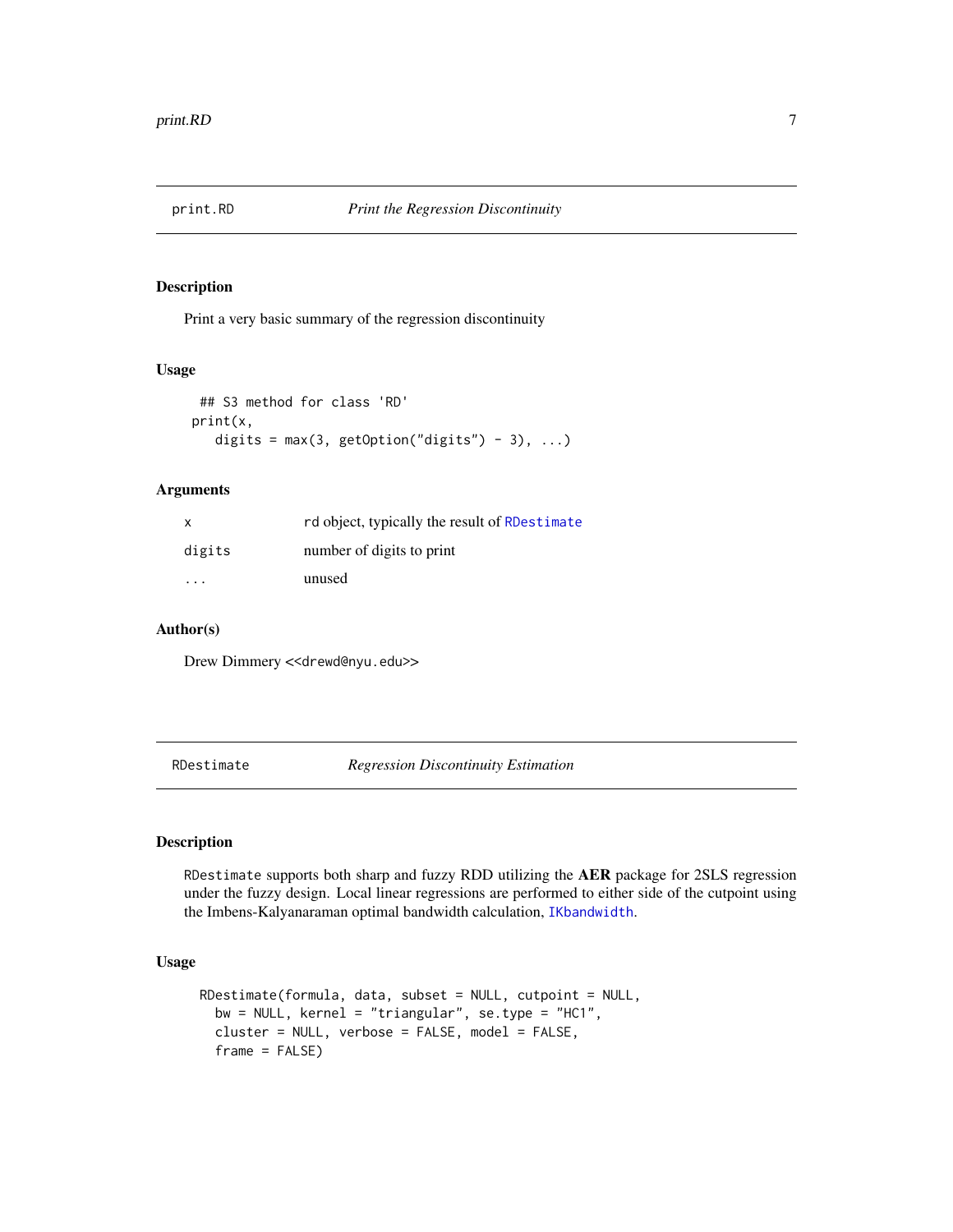# <span id="page-7-0"></span>Arguments

| formula  | the formula of the RDD. This is supplied in the format of $y \sim x$ for a simple<br>sharp RDD, or $y \sim x$   c1 + c2 for a sharp RDD with two covariates. Fuzzy<br>RDD may be specified as $y \sim x + z$ where x is the running variable, and z<br>is the endogenous treatment variable. Covariates are then included in the same<br>manner as in a sharp RDD.                                                    |
|----------|-----------------------------------------------------------------------------------------------------------------------------------------------------------------------------------------------------------------------------------------------------------------------------------------------------------------------------------------------------------------------------------------------------------------------|
| data     | an optional data frame                                                                                                                                                                                                                                                                                                                                                                                                |
| subset   | an optional vector specifying a subset of observations to be used                                                                                                                                                                                                                                                                                                                                                     |
| cutpoint | the cutpoint. If omitted, it is assumed to be 0.                                                                                                                                                                                                                                                                                                                                                                      |
| bw       | a numeric vector specifying the bandwidths at which to estimate the RD. If omit-<br>ted, the bandwidth is calculated using the Imbens-Kalyanaraman method, and<br>then estimated with that bandwidth, half that bandwidth, and twice that band-<br>width. If only a single value is passed into the function, the RD will similarly be<br>estimated at that bandwidth, half that bandwidth, and twice that bandwidth. |
| kernel   | a string specifying the kernel to be used in the local linear fitting. "triangular"<br>kernel is the default and is the "correct" theoretical kernel to be used for edge es-<br>timation as in RDD (Lee and Lemieux 2010). Other options are "rectangular",<br>"epanechnikov", "quartic", "triweight", "tricube", "gaussian" and "cosine".                                                                            |
| se.type  | this specifies the robust SE calculation method to use. Options are, as in vcovHC,<br>"HC3", "const", "HC", "HC0", "HC1", "HC2", "HC4", "HC4m", "HC5". This op-<br>tion is overriden by cluster.                                                                                                                                                                                                                      |
| cluster  | an optional vector specifying clusters within which the errors are assumed to be<br>correlated. This will result in reporting cluster robust SEs. This option overrides<br>anything specified in se. type. It is suggested that data with a discrete running<br>variable be clustered by each unique value of the running variable (Lee and Card<br>2008).                                                            |
| verbose  | will provide some additional information printed to the terminal.                                                                                                                                                                                                                                                                                                                                                     |
| frame    | logical. If TRUE, the data frame used in model fitting will be returned.                                                                                                                                                                                                                                                                                                                                              |
| model    | logical. If TRUE, the model object will be returned.                                                                                                                                                                                                                                                                                                                                                                  |

# Value

RDestimate returns an object of [class](#page-0-0) "RD". The functions summary and plot are used to obtain and print a summary and plot of the estimated regression discontinuity. The object of class RD is a list containing the following components:

| type | a string denoting either "sharp" or "fuzzy" RDD.                                                                                                                            |
|------|-----------------------------------------------------------------------------------------------------------------------------------------------------------------------------|
| est  | numeric vector of the estimate of the discontinuity in the outcome under a sharp<br>design, or the Wald estimator in the fuzzy design for each corresponding band-<br>width |
| se   | numeric vector of the standard error for each corresponding bandwidth                                                                                                       |
| Z.   | numeric vector of the z statistic for each corresponding bandwidth                                                                                                          |
| р    | numeric vector of the p value for each corresponding bandwidth                                                                                                              |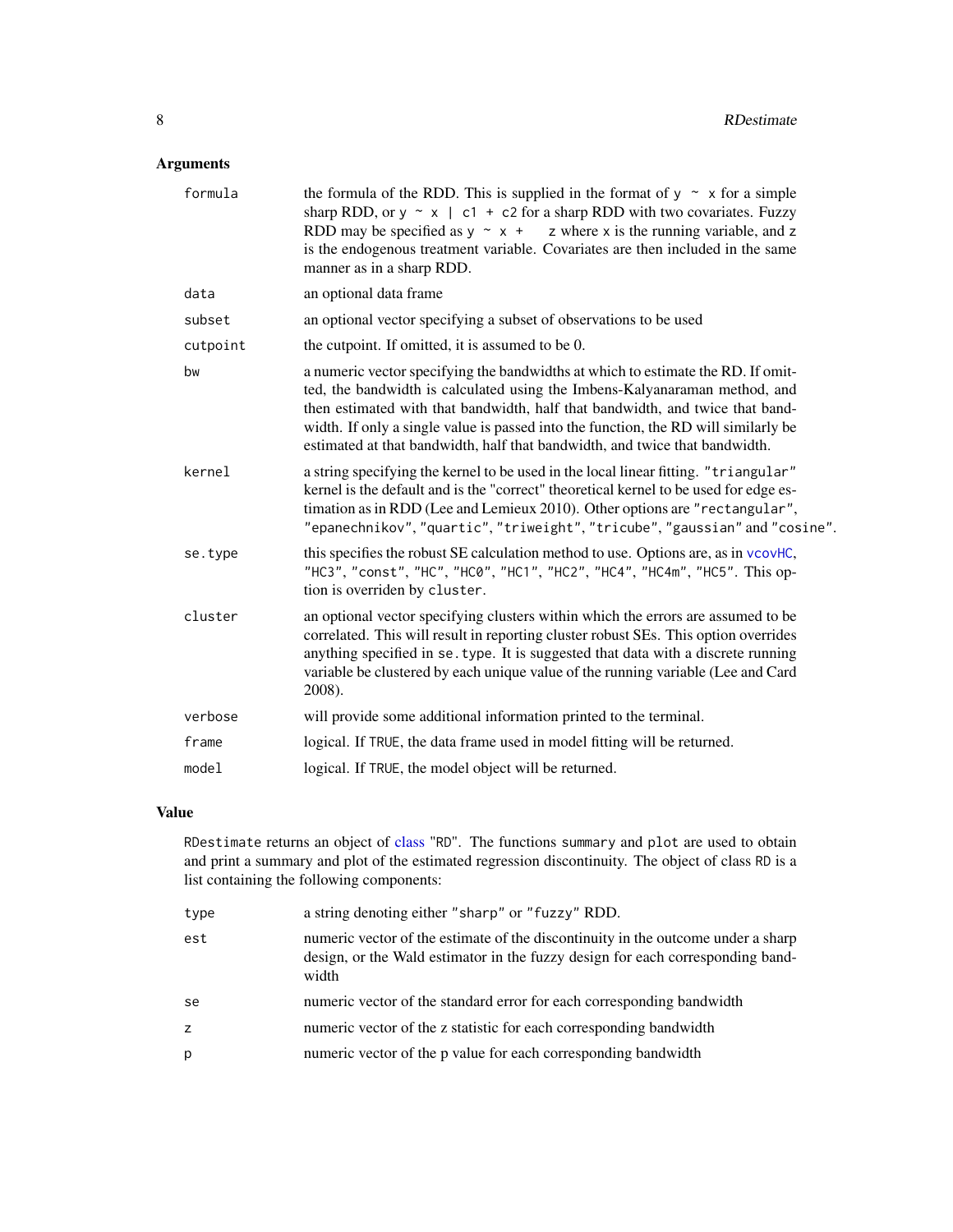#### <span id="page-8-0"></span>RDestimate 9

| ci        | the matrix of the 95 c("CI Lower Bound", "CI Upper Bound") for each<br>corresponding bandwidth                                                                                                                                                                                     |
|-----------|------------------------------------------------------------------------------------------------------------------------------------------------------------------------------------------------------------------------------------------------------------------------------------|
| bw        | numeric vector of each bandwidth used in estimation                                                                                                                                                                                                                                |
| obs       | vector of the number of observations within the corresponding bandwidth                                                                                                                                                                                                            |
| call      | the matched call                                                                                                                                                                                                                                                                   |
| na.action | the observations removed from fitting due to missingness                                                                                                                                                                                                                           |
| model     | (if requested) For a sharp design, a list of the 1m objects is returned. For a<br>fuzzy design, a list of lists is returned, each with two elements: first stage,<br>the first stage 1m object, and iv, the ivreg object. A model is returned for each<br>corresponding bandwidth. |
| frame     | (if requested) Returns the model frame used in fitting.                                                                                                                                                                                                                            |

#### Author(s)

Drew Dimmery << drewd@nyu.edu>>

#### References

Lee, David and Thomas Lemieux. (2010) "Regression Discontinuity Designs in Economics," *Journal of Economic Literature*. 48(2): 281-355. [http://www.aeaweb.org/articles.php?doi=10.](http://www.aeaweb.org/articles.php?doi=10.1257/jel.48.2.281) [1257/jel.48.2.281](http://www.aeaweb.org/articles.php?doi=10.1257/jel.48.2.281)

Imbens, Guido and Thomas Lemieux. (2010) "Regression discontinuity designs: A guide to practice," *Journal of Econometrics*. 142(2): 615-635. [http://dx.doi.org/10.1016/j.jeconom.](http://dx.doi.org/10.1016/j.jeconom.2007.05.001) [2007.05.001](http://dx.doi.org/10.1016/j.jeconom.2007.05.001)

Lee, David and David Card. (2010) "Regression discontinuity inference with specification error," *Journal of Econometrics*. 142(2): 655-674. [http://dx.doi.org/10.1016/j.jeconom.2007.05.](http://dx.doi.org/10.1016/j.jeconom.2007.05.003) [003](http://dx.doi.org/10.1016/j.jeconom.2007.05.003)

Angrist, Joshua and Jorn-Steffen Pischke. (2009) *Mostly Harmless Econometrics*. Princeton: Princeton University Press.

#### See Also

[summary.RD](#page-9-1), [plot.RD](#page-5-1), [DCdensity](#page-1-1) [IKbandwidth](#page-3-1), [kernelwts](#page-4-1), [vcovHC](#page-0-0), [ivreg](#page-0-0), [lm](#page-0-0)

# Examples

```
x<-runif(1000,-1,1)
cov<-rnorm(1000)
y<-3+2*x+3*cov+10*(x>=0)+rnorm(1000)
RDestimate(y~x)
# Efficiency gains can be made by including covariates
RDestimate(y~x|cov)
```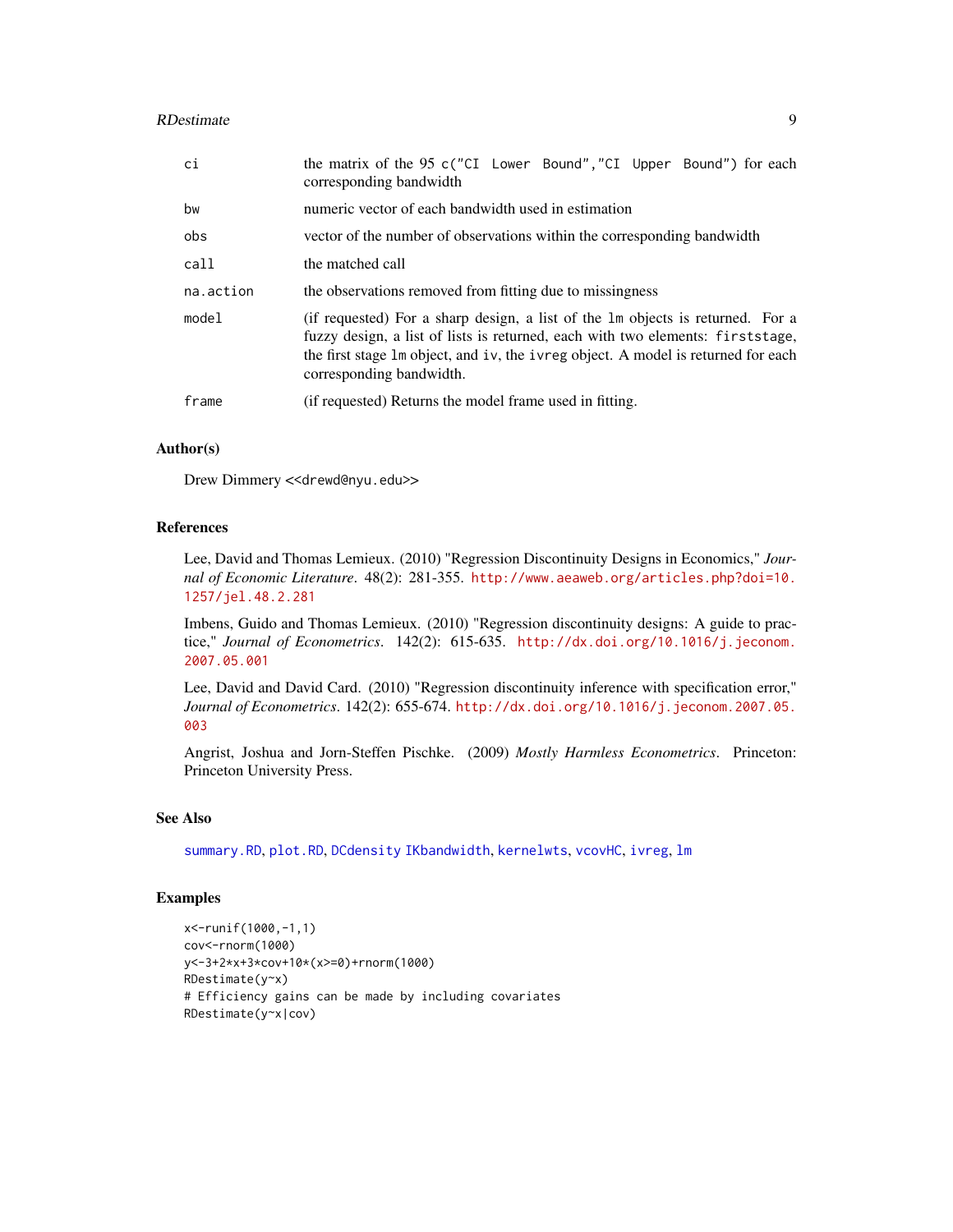<span id="page-9-1"></span><span id="page-9-0"></span>

summary method for class "RD"

# Usage

```
## S3 method for class 'RD'
summary(object,
  digits = max(3, getOption("digits") - 3), ...
```
# Arguments

| object  | an object of class "RD", usually a result of a call to RDestimate |
|---------|-------------------------------------------------------------------|
| digits  | number of digits to display                                       |
| $\cdot$ | unused                                                            |

# Value

summary.RD returns an object of [class](#page-0-0) "summary.RD" which has the following components:

| coefficients | A matrix containing bandwidths, number of observations, estimates, SEs, z-<br>values and p-values for each estimated bandwidth. |
|--------------|---------------------------------------------------------------------------------------------------------------------------------|
| fstat        | A global F-test of the corresponding model                                                                                      |

# Author(s)

Drew Dimmery << drewd@nyu.edu>>